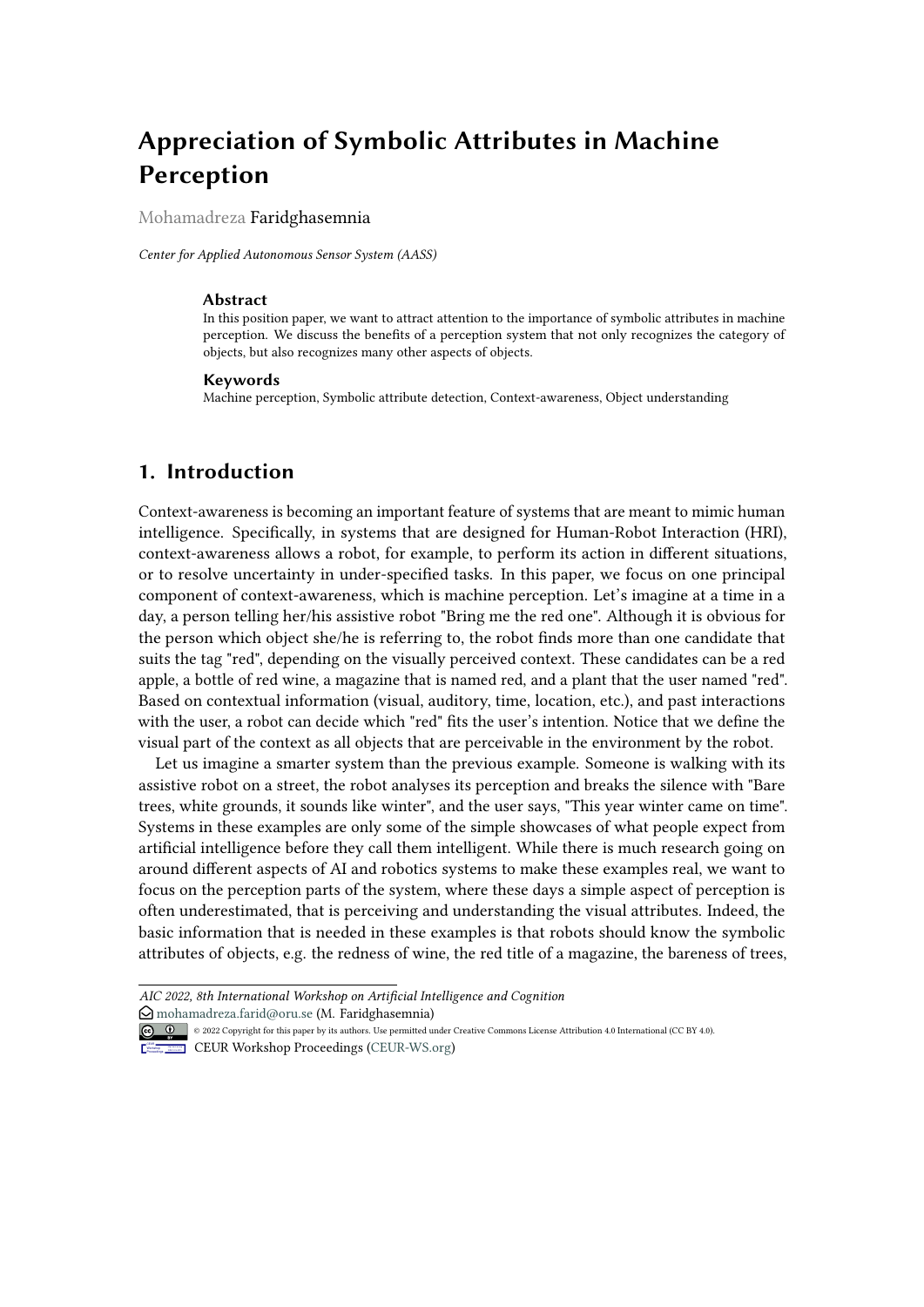and the whiteness of the ground. In other words, robots not only have to recognize apple, wine, magazine, plant, tree, and ground but also have to recognize attributes of each, such as: type, color, labels, states, and other visual attributes.

A while ago, traditional Computer Vision (CV) algorithms were used for recognizing objects in an image, which were limited to recognizing only a very few objects. Other CV algorithms were capable of recognizing very few other features of objects, like color and shape. Nowadays robot perception has extensive improvement, thanks to neural networks which with an acceptable amount of computation, can locate and recognize the category of objects in an image (object detection with neural networks). But research on recognizing other features (attributes) of the objects has been limited. We only found very few works that are addressing this problem with certain limits, which are reviewed in Section 3. We believe the advancements of neural networks (for example YOLO [\[1\]](#page-3-0) or R-CNN [\[2\]](#page-4-0) architectures) should be used in recognition of other attributes of objects, in addition to recognition of categories.

# **2. In defense of symbolic attributes**

In this section, we discuss why symbolic attributes are important in HRI. We believe its benefits can be extended to other applications of AI systems that have a visual perception system. We also discuss challenges for realization of a system that can compute symbolic attributes and the current state.

### **Benefits**

By only considering the category of objects, we are missing lots of information that a system can compute from its visual perception module. In HRI, often it is required that a word should be directly grounded to a physical object. In our example of "Bring me the red one", the robot has to find an instance of "red" for the user. In a system with sophisticated intelligence, the robot should find instances of a word ("red" in our example) in whole attributes of all objects, and not limited to only the category of object. For example, when a robot wants to find an object that is "red", it can search in all objects that have any attribute of red, where attributes can be name, labels, colors, etc., and choose the best candidate among objects.

In human conversations, it often happens that a person calls something by an attribute that cannot be grounded directly. For example, "red" can be the type of wine but this may not directly correspond to visually observable features. A robot may find a wine with the label "Merlot" and by querying its ontology find a relation between "Merlot" and "red". The basic requirement for such an approach is that a system should save symbolic attributes of all objects, together with an ontology that it can extract and match information. In other words, since available ontologies and reasoning engines are at symbolic level, having symbolic attributes of objects make it possible for a system to ground expressions indirectly.

As discussed, one major benefit of detecting symbolic attributes is in grounding for HRI, and one might find it similar to end-to-end models that nowadays are being used for grounding referential expressions, but indeed they differ in many aspects that we want to describe here. Many works like the one given in [\[3\]](#page-4-1) trained an end-to-end neural network which is learned to find a region in an image that fits a given referential expression. Although end-to-end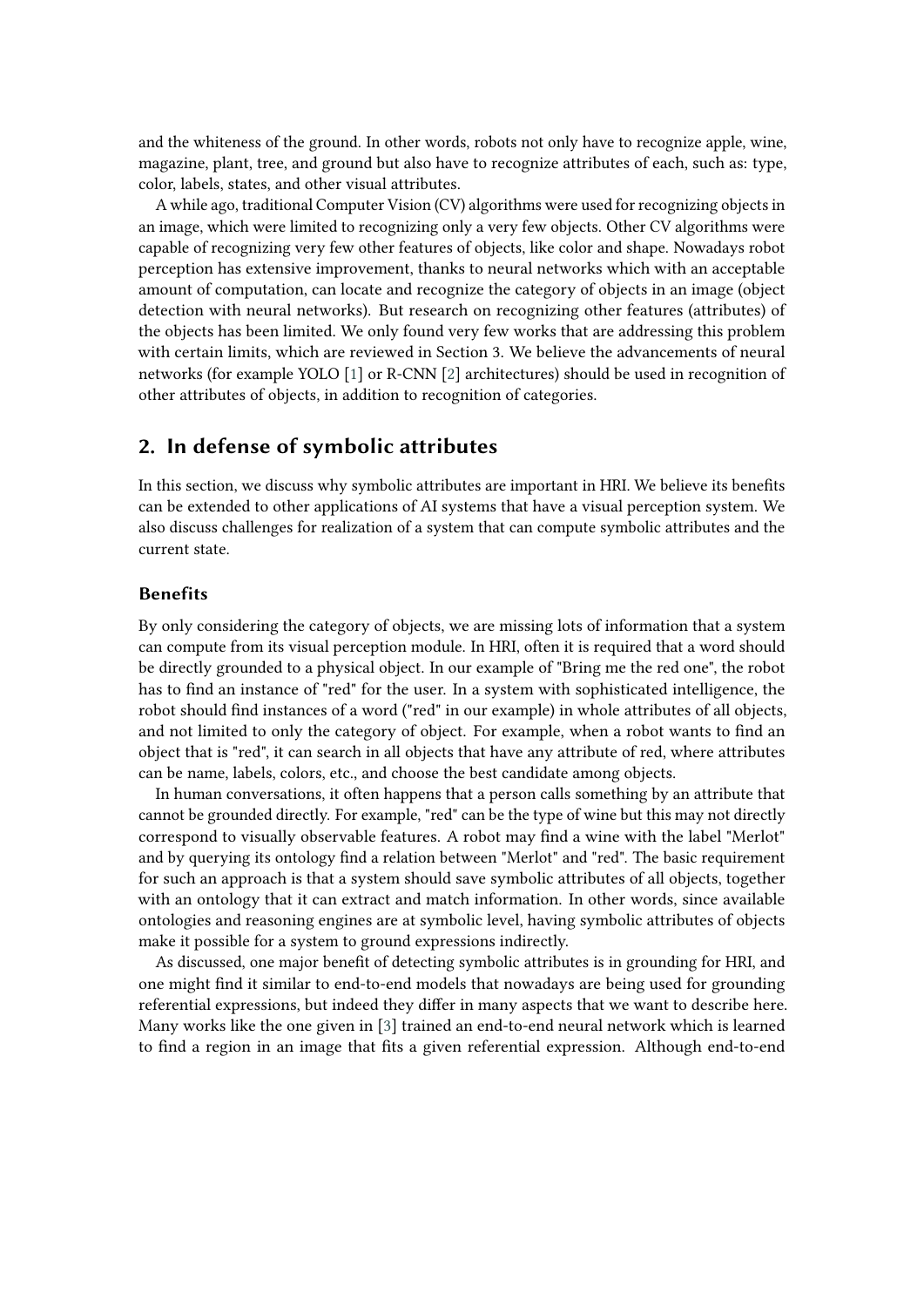approaches of this kind are very compelling in grounding one expression to an object in an image, we believe one might find symbolic attribute-based approach better in some criteria, such as:

- Firstly : The end-to-end approaches often seem difficult to be explainable. For example, it is not easy to find what words in expressions are grounded.
- Secondly : Using symbolic knowledge (either knowledge base or history of observed objects) in neural networks is not as easy as symbolic methods. For example, it is easy to incorporate an existing symbolic ontology and detections, if detections are also symbolic.
- Thirdly : Using inductive and deductive engines on the knowledge (knowledge base + history + currently observed objects) is easier on symbolic data, as many state of the art tools for induction and deduction are symbolic.
- Fourthly : As a result of of Secondly and Thirdly, understanding an indirect (implicit) reference is possible with symbolic attributes. This is because understanding indirect references requires the deployment of inductive and deductive engines on the combination of ontology and perceivable information, as discussed in Section 2.

# **3. Challenges**

One who wants to make a system capable of recognizing attribute of objects in a scene should expect two main challenges of network architecture and the dataset. Nowadays, neural networks are capable of recognizing categories of objects in a scene. For example, two-stage object detectors (e.g. R-CNN model [\[2\]](#page-4-0)) take an image of a scene and predict regions of interest in the image at the first stage, and then in the second stage predict the most probable category for each region. In machine learning, while the first stage is a regression problem, the second stage is a multi-class, single-label classification problem. A proper setting for attribute detection seems to be similar to the object detection model but in a multi-class multi-label setting.

But recognition of attributes is not only a change of neural network settings, nor should be considered as an easy task. One problem is that recognition of regions for attributes is not easy, since all regions in an image can have some attributes (think of a sky in an image that is not labeled as an object, but it has the color attribute), but one might simplify the problem from attributes of regions to attributes of objects, which most datasets have labels per object.

An adequate dataset is another requirement for a neural attribute detection system. Adequacy in terms of clean, balanced, categorized, and a large number of labels, etc. should be defined. Current attribute datasets are very noisy, most of them are labeled per-image, and the number of labeled attributes is usually small. For example, VisualGenome [\[4\]](#page-4-2) come with a huge number of images, with 64000 per-region attributes. But attributes in this dataset are very noisy and extremely imbalanced (many attributes appeared very few), hence no work applied attribute detection on this dataset. On the other hand, imageNet [\[5\]](#page-4-3) attributes is better in term of balanced labels, and is also a per-region labeled dataset but with only 20 visual attributes. In Pascal attribute dataset [\[6\]](#page-4-4), labels are balanced, cleaned, but per-image with only 64 attributes. It is worth noting that balanced labels seem almost impossible. Just like other object recognition datasets where humans are labeled more than any other objects, our investigation shows that color attributes are the most appeared attributes.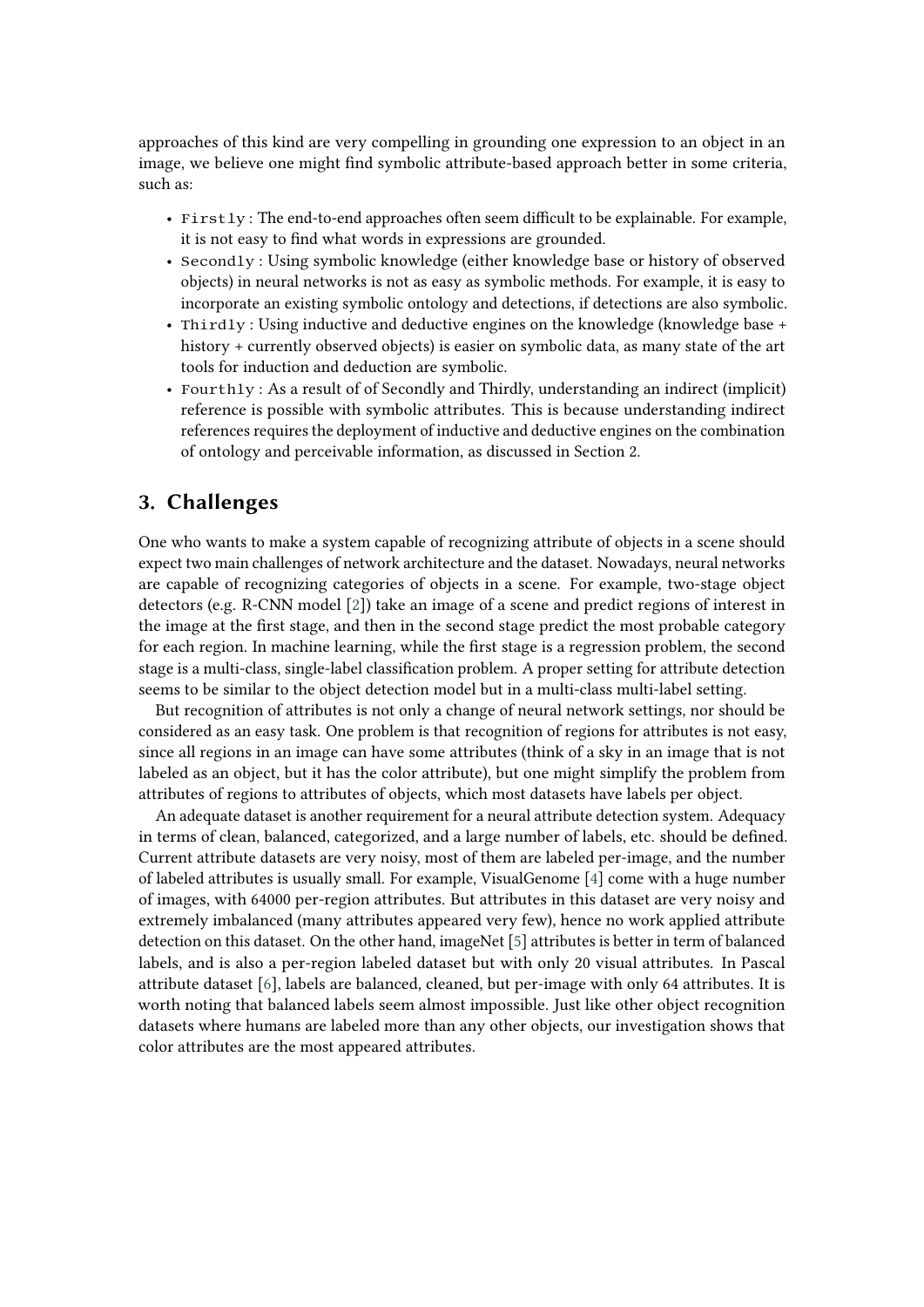### **Current state**

We believe recognition of all attributes of objects should get more attention. We found some works that addressed the importance of attributes, and some focused on the classification of attributes. However, we could not find any work on attribute detection. Notice that by classification we mean the task of classifying the most probable label for an image, while by detection we mean the task of locating the region of objects in an image, in addition to classifying the most probable label for each of the recognized regions. For example, the work that is given in [\[7\]](#page-4-5) is an attribute classification work, where they used a neural network that classifies cropped regions for annotated attributes. At this work, the size of attributes is very limited and does not cover many important aspects of objects, and using the cropped image is too much simplification of the problem. Farhadi et al. in [\[6\]](#page-4-4) described objects that have to be described with attributes, but images in this dataset have only one object. Such works are similar to image classification, but instead of classifying the category of an image, multiple attributes have to be classified for each image.

In our previous work in [\[8\]](#page-4-6), we created a framework for capturing multi-modal attributes from language and vision, but our work was limited to few attributes, and attribute acquisition for objects via language was expensive. We also demonstrated the benefits of attributes in [\[9\]](#page-4-7) and showed the inductions that can be done on symbolic attributes of objects. Other works also demonstrated the benefits of attributes (even embedded attributes) in few-shot learning [\[10\]](#page-4-8), classification of fashion attributes [\[11\]](#page-4-9), benefits of passing additional attributes (embedded) for caption generation [\[12\]](#page-4-10).

# **4. Conclusion**

In this short paper, we discussed the benefits of symbolic attributes for AI systems. As an example, we described that the extraction of symbolic attributes of objects in a scene allows a system to combine this information with available ontologies. We made cases for a perception system that not only recognizes the category of objects but also recognizes other attributes of objects. We also discussed challenges that exist and the current state.

# **Acknowledgments**

This work was partially supported by the Wallenberg AI, Autonomous Systems and Software Program (WASP) funded by the Knut and Alice Wallenberg Foundation. The author would also like to thank Alessandro Saffiotti and Lars Karlsson for their guidance and comments.

# **References**

<span id="page-3-0"></span>[1] J. Redmon, S. Divvala, R. Girshick, A. Farhadi, You only look once: Unified, real-time object detection, in: Proceedings of the IEEE conference on computer vision and pattern recognition, 2016, pp. 779–788.